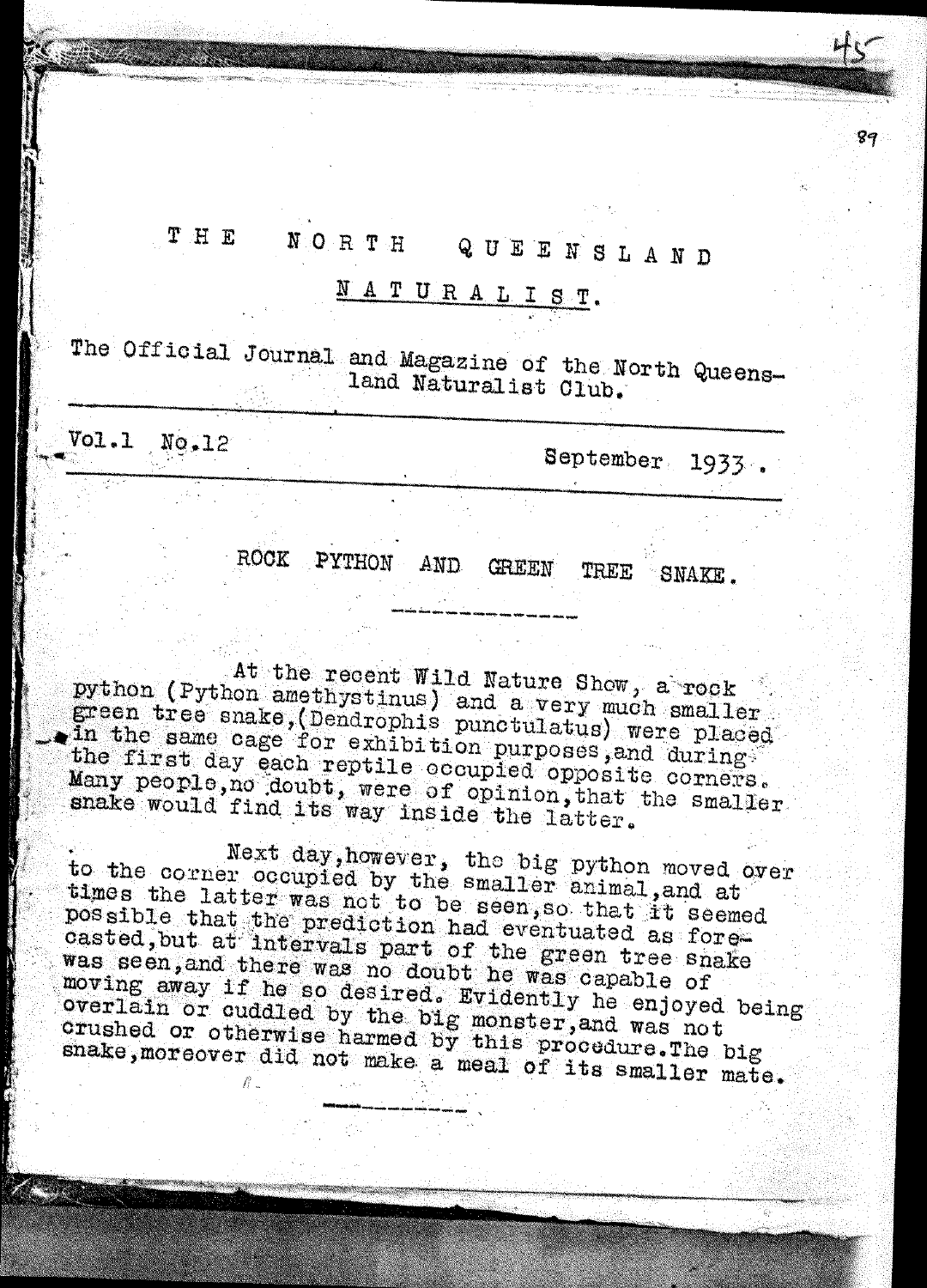Page 2.

**Report Follows** 

### THE NORTH QUEENSLAND NATURALISTS CLUB

Meeting Rooms ; Motor Boat Club Rooms, Cairns

General Meetings are held on the second Monday in. each month and committee meetings are held on the . first Monday, both meetings at 8 p.m.

Agenda Paper-- Minutes, Correspondence, Reports, Nomination and Election of Members (New Members are nominated at one meeting and elected by a ballott at the following monthly meeting.)

Excursions -- Members are invited to submit plans and suggestions for outdoor excursions to the meetings.

Exhibits- It is desired that members having interesting specimens to exhibit at general meetings. shall also make a few explanatory remarks upon them and hand a written summary of the remarks to the Secretary (Mr.J.Wyer) for inclusion in the Club's books. This request is also made to lecturers at the meetings.

The Annual General Meeting will be held on Monday September 11th, at 8 p.m.

CLUB OFFICIALS: President, Dr.H.Flecker: Vice-President, Capt.W.P. Fish and Miss Hooper: Secretary J. Wyer: Executive Committee, the fore-going with the ddition of M.J.Manski and W.M.Grant; Treasurer R.J.Gorton:Editor and Librarian.Victor Kennedy.

Page 3. Which was a series.

 $\mathcal{C}_\lambda \in \mathbb{R}^{C}$ 

The following were exhibited at the August meeting of the Club - 17 1979

BLIND SNAKE - Typhlops proximus (Waite) Charles Barrett C.M.Z..S. states "Of all snakes, the blind ones are the most primitive. Their eyes are dark spots, their teeth reduced to two are microscopic and the minute crescent shaped mouth is placed like that of a shark under the head. They have a glassy appearance, due to smooth polished scales and slip easily through sand and loose soil. Often they inhabit ant-nests, many are dug up in gardens or revealed by the plough. These dwellers underground. are harmless.A common species, ranging from Central Queensland to Victoria is the clive-brown or yellowish colored "Typhlops proximus"which grows to a length of twenty inches Several other kinds are much smaller. Blind snakes feed upon ants, ants' eggs, (larvae) other small insects and their larvae. Taken at Gordonvale-1931- By E. ALLEN RED NAPED SNAKE. Pseudelaps diadema (Schegel)

By E. ALLEN

Xylocopa bryorum (Carpenter Bees)Exh. by M.J.MANSKI GREEN TREE SNAKE. - Dendrophis punctulatus.

(Not full grown)

Solid toothed, non-venemous, practically harmless. Lives in trees and feeds mainly on birds and their eggs. When fully grown may reach six feet in length.

Exhibited by E.ALLEN, Gordonvale.1933. SMALL WATER FERN. Ceratopteris thalictroides. Exhibited by DR. FLECKER.

VIOLA (?) betonicaefolia (Sm.)

Presented by MR.CURRY, who has them growing at Lake Barrine.He states he procured them at the back of Cardwell The only locality which Bailey gives for this is "near

WATER BUG. Lethocerus indicus (Lep. & Serv.) Predatory insects; prey upon small fishes and larvae of aquatic insects; attracted to lights. Exhibited by E. ALLEN.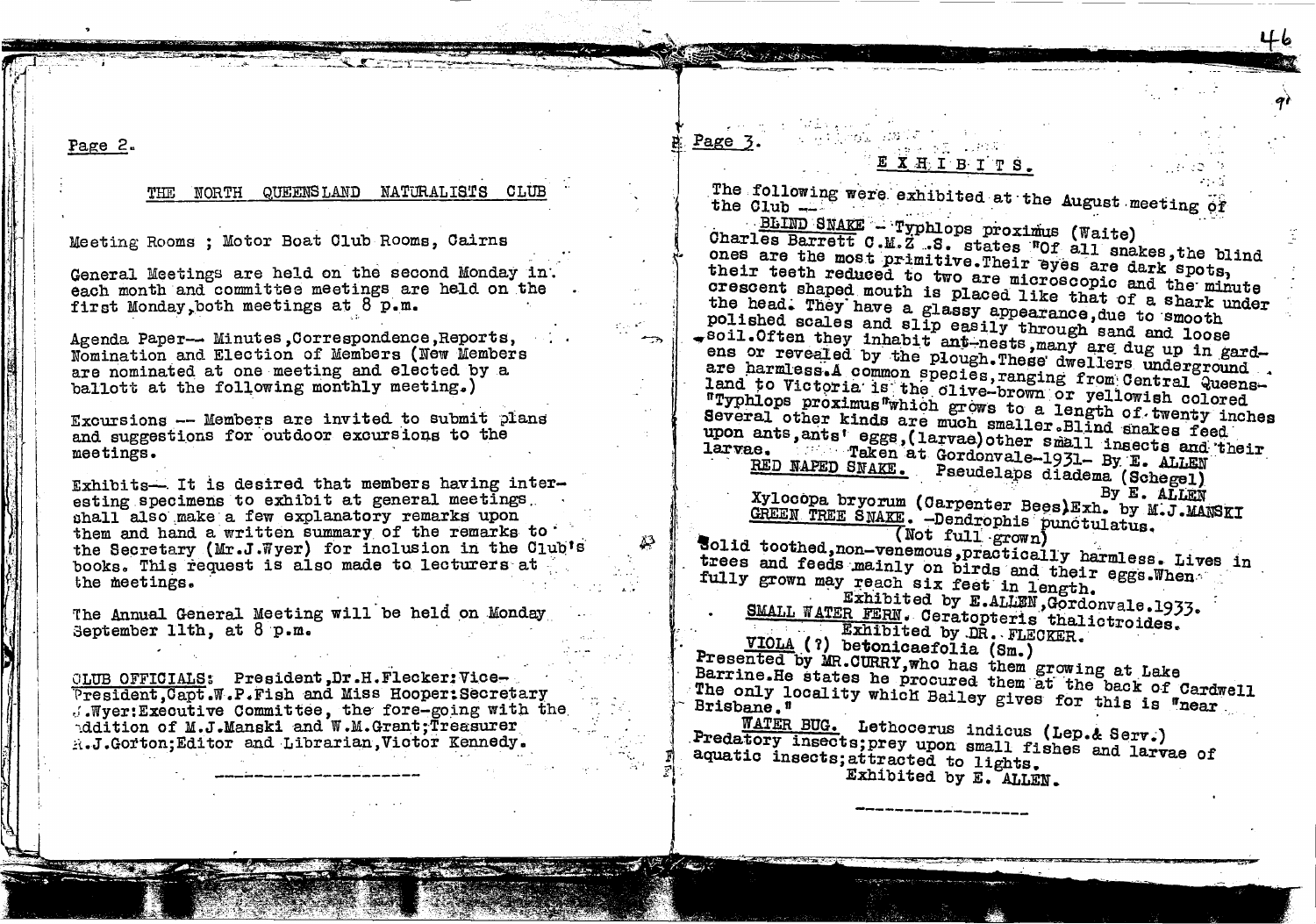Page. 4.

Two eggs, of a dirty brown colour, with a rather soft skin, and somewhat larger than fowl's eggs were brought in for examination. It was thought that they might be eggs of the rock python. An x-ray view " showed the long vertebral column and tail of a reptile but as they also possessed two pairs of limbs, they. evidently belong to a large lizard, probably the common monitor, the "goana", (V aranus).

#### **ADDENDA** AND CORRIGENDA.

Vol.1, No.9. P.6 Before Family Magnoliaceae insert-Family Myristiceae Myristica (Linn.) insipida (R.Br.)Queensland Nutmeg. Is.of.G.of Carp.)R.Br.)Albany Island(W. Hill)Endeavour Rv. (B.&.Sol.)Barron Rv. (J.F.Bail.)Green Is.; Tully Rv. (J.F.Bail.) Rockingham Bay (J.Dailachy)  $Vol.I.M.$   $11.$   $P.A.$ For Tribulus augustifolius read T.angustifolius. P.5. For Hibiscus ficulnens read H.ficulneus. For H.tiliacens read H. tiliaceus. For Fugosia australia read F. australis For Brachvchiton candata read B.caudata D.6. First two lines should read Tarrietia argyrodendren (Cont.) After Berrya.insert (Roxb.) For Grewio (second column ) read Grewia. P.7. After E laeocarpus bancroftii (F.v.M.) insert Johnstone River Almond.

Page 5.

 $\mathcal{L}^{\mathcal{C}}$ 

# CENSUS OF NORTH QUEENSLAND PLANTS (Continued)

Family Euphorbiaceae (Cont.) Petalostigma quadriloculare Neoroepera (cont.)  $\text{Vert}$ . banksii (Benth.). Somerset: Endeavour Rv. Sandy ridges, North Shore (A.Cunn.)Pt.Denison: E ndeavour Rv. (A .Cunn.) Edgecombe Bay. Flueggea (Willd.) var.glabrescens.Bent. microcarpa (Blume)Thargin-C.Sidmouth (Curdie) Hemicyclia (Wight et Arn.) yah. Sweers Island(Henne) australasica (Muell.Arg.) Is.of G.of Carp. (R.Brown) Is. of Torres St. (Henne) Flinders Rv. (Sutherland) Rockingham Bay(Dall.) Gilbert  $Rv$ .  $(F.v.M.)$ Mitch-Cleveland Bay(Bowman) ell Rv; Palmer Rv.: Cape Edgecombe Bay(Dall.) York(M'G111.)Howick'sGroup Burdekin Rv. (F.v.M.) (F.v.M.)Cooktown(Roth.) Dissiliaria (F.v.M.) Rockingham Bay (Dallachy) tricornis (Benth.) Pt.Denison;Edgecombe Bay Rockingham Bay(Dall.) .Cloncurry. Bischoffia (Blume) lecopyrus (Willd.) davanica (Blume) Gilbert River. Rockingham Bav Breynia (Forst.) Antidesma (Linn.) cernua (Muell.Arg.) ghaesembilla (Gaertn.) Cape York (Daemei) Walsh Rv. (Barclay-Mil oblongifolia (Muell.Arg.)  $-Ier)$  $W$ illgar. dallachyanum (Bail.)Her-Cape York (Daemel) bert Riv.Cherry stipitata (Muell.Arg.) Cape Grafton. (Roth.) Is. of G. of Carp. (R.Br.) Tully Rv: Rockingham (Henne): Prince of Wales Bay (Daliachy) ts. (R.Brown) Barron Rv. ( parvifolium (F.v.M.) E.C owley) Rockingham Bav Gilbert Ry.; Barron Rv; (Dall.) Cleveland Bay Pt.Denison.  $($ Bowman $)$ . erostre  $(F_{cV}, M_{s})$ Petalostigma (F.v.M.) Cairns: Rockingham Bay quadriloculare (F.v.M.) (Dallachy) Bitter Crab. sinatum (Benth.) Is.of G.of Carp. (Henne) Cairns; Rockingham Bay Albany Island (W.Hill)  $(D$ allachy $)$ .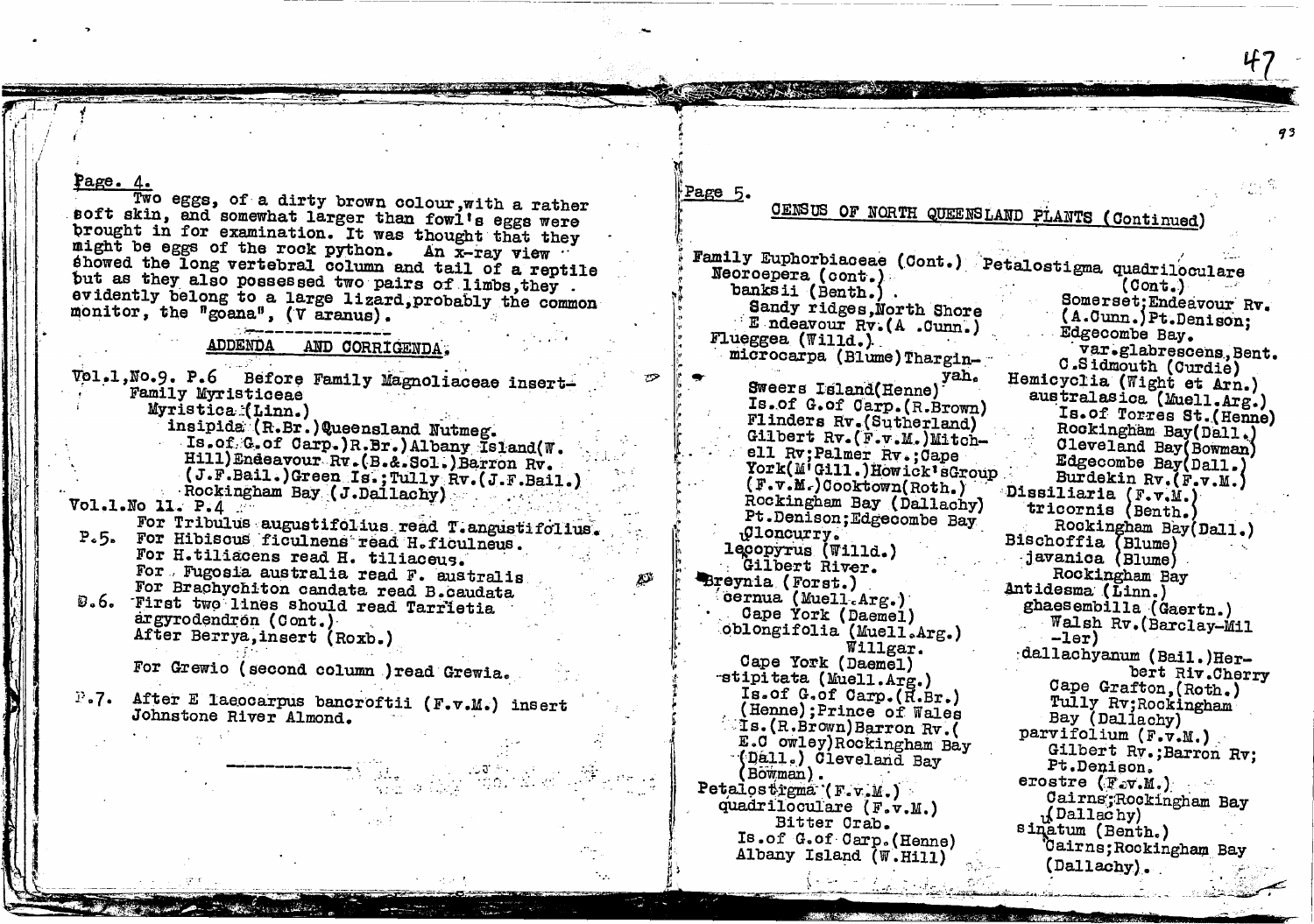Page 6.

ے تواسستگاہے

Aleurites (Forst.) moluccana (Willd.) Candle Cooktown; Barron nut Rv; Green Is: Rockingham B. Croton (Linn.) insularis (Baill.) Queensland Cascarilla Bark. Rockingham Bay(Dallachy) Burdekin River (F.v.M.) phebalioides (F.v.M.) Burdekin River (F.v.M.) Pt.Denison, (Fitzalan) Edgecombe Bay (Dallachy) verreauxii (Bailey) Is. of Go. of Carpentaria triacros  $(F.v.M.)$ Rockingham Bay(Dallachy) arnhemicus (Muell.Arg.) Is. of G.of Carp. (R.Brown) var.urenaefolius Oape York (M'Gillivary) Gilbert Rv. (Daintree) Harvey's Ck; Russell Rv; Pt.Denison; Edgecombe Bay Codiaeum (Rumph) variegatum (Blume) var.moluccana(Muell.Arg Mt.Elliott & Seaview Range, Rockingham Bay(Dall) Baloghia (Endl.) lucida (Benth.) Scrub Blood-Rockingham Bay. Wood Fontainea, (Heckel) pancheri (Heckel) Albert River Glaoxylon (A Juss.) angustifolium (Muell.Arg.) Pt.Denison (Fitzalan) tenerifolium (F.v.M.) Cleveland Bay (Bowman)

Clacxylon (Cont.) hillii (Benth.) Albany Is. (W.Hill) Cape York (M'Gill.,Daemel) Bellenden Ker Range(Bail.) Rockingham Bay (Dallachy) Acalypha (Linn.) indica (Linn.) variaustralis (Bailey) Walsh River(Muell.Arg.) Scrub on the Burdekin(F.v.M. Mallotus (Lour.) ricinoides (Muell.Arg.) Barrinya. Cairns: Rockingham Bay (Dal.)Mt.Elliott (Fitz.) paniculatus (Muell.Arg.) Rockingham Bay (Dallachy) claoxyloides (Muell.Arg.) Lizard Is. (A.Cunningham)  $\sim$  var. macrophylla(Benth) Rockingham Bay(Dallachy) philippensis (Muell.Arg.) Kamela-tree. ∙ঞ Rockingham Bay and Edgecombe Bay (Dallachy) angustifolius (Benth.) Rockingham Bay(Dallachy) polyademus (F.v.M.) Cape York (W.Hill) Rockingham Bay (Dallachy) repandus (Muell.Arg.) Rockingham Bay(Daliachy) nesophilus Albany Is: (W.Hill)Cape York (Daemel) Macaranga (Thon.) dallachyi (F.v.M.)  $\frac{1}{2}$ Rockingham Bay (Dallachy) subdentata (Benth.) Rockingham Bay (Dallachy)

Lacaranga (Cont.) inamoena  $(F.v.M.)$ Rockingham Bay(Dallachy) involucrata (Bailley) Cape York (Daemel)Endeavour Rv. (A.Cunn.) Rockingham Bay(Dall.)Mt. Elliott (Dallachy) tanarius (Muell.Arg.) Tumkullum Rockingham Bay(Dallachy) Howick<sup>1</sup>s Group; Pt. Denison (Dallachy) var.tomentosa (Muell- $Arg.$ ) Rockingham Bay(Dallachy) (Iragia (Linn.) novae-hollandiae (Muell.  $Arg.$ (Twining nettles) Rockingham Bay (Dall.) Homalanthus (A.Juss.) populifolius (Grah.) Rockingham Bay (Dallachy) Omonalea (Linn.) queenslandiae (Bail.) Harvey's Cr: 5 Johnstone River. caecaria (Linn.) agallocha (Linn.) Milky Mángrove Is. of G. of Carp. (R. Brown) parvifolia (Muell.Arg.) Gutta-percha tree. G. of Carpentaria(R. Brown) (F.V.M.) Landsborough.) Cloncurry (Palmer) KBalanophoreae  $\widehat{\mathbb{P}\mathbb{P}^1}$  . We have  $\widehat{\mathbb{P}}$  , we have  $\widehat{\mathbb{P}^1}$  , we have  $\widehat{\mathbb{P}^1}$ salanophora (Forst.) australiana  $(F.v.M.)$ Rockingham Bay (Dallachy)

ratonna. Family Urticaceae (Vent.)  $Celtis$  ( $Lim<sub>a</sub>$ ). philippinensis (Blanco) Is of G. of Carp. (R.Br.) Pt.Denison(Fitz.Dall.) paniculata (Planch.) Investigator Tree. Is.of G.of Carp.(R.Br.) (Herme) Endeavour Rv. (A.Cunn.) Pt.Denison&Edgecombe Bay (Dallachy) Trema (Lour.) aspera (Blume) Peach-leaved Poison-tree Rockingham By; BurdekinRv. orientalis (Blume) Albany Is. (W. Hill) Pt. Denison(Fitzalan-Dall.) amboinensis (Blume) Birula Rockingham Bay (Dall.) Aphananthe (Planch.) philippinensis (Planch.) Mallban. Barron Rv; Rockingham Bay (Dallachy) Malaisia (Blanco) tortuosa (Blanco)Deng-ul-Rockingham and ka. Edgecombe Bays.Burdekin River. Psuedomorus (Bureau) brunoniana (Bureau) Rockingham Bay(Dall.) Ficus (Linn.) colossea (F.v.M.) Ban-na-bool-ka Cooktown(Roth.)Rockingham Bay(Dall.) Herbert River. (Dallachy) pilosa (Reinw.) Burrowa Albany Is: Cape York  $(F_{\bullet}v_{\bullet}M_{\bullet})$